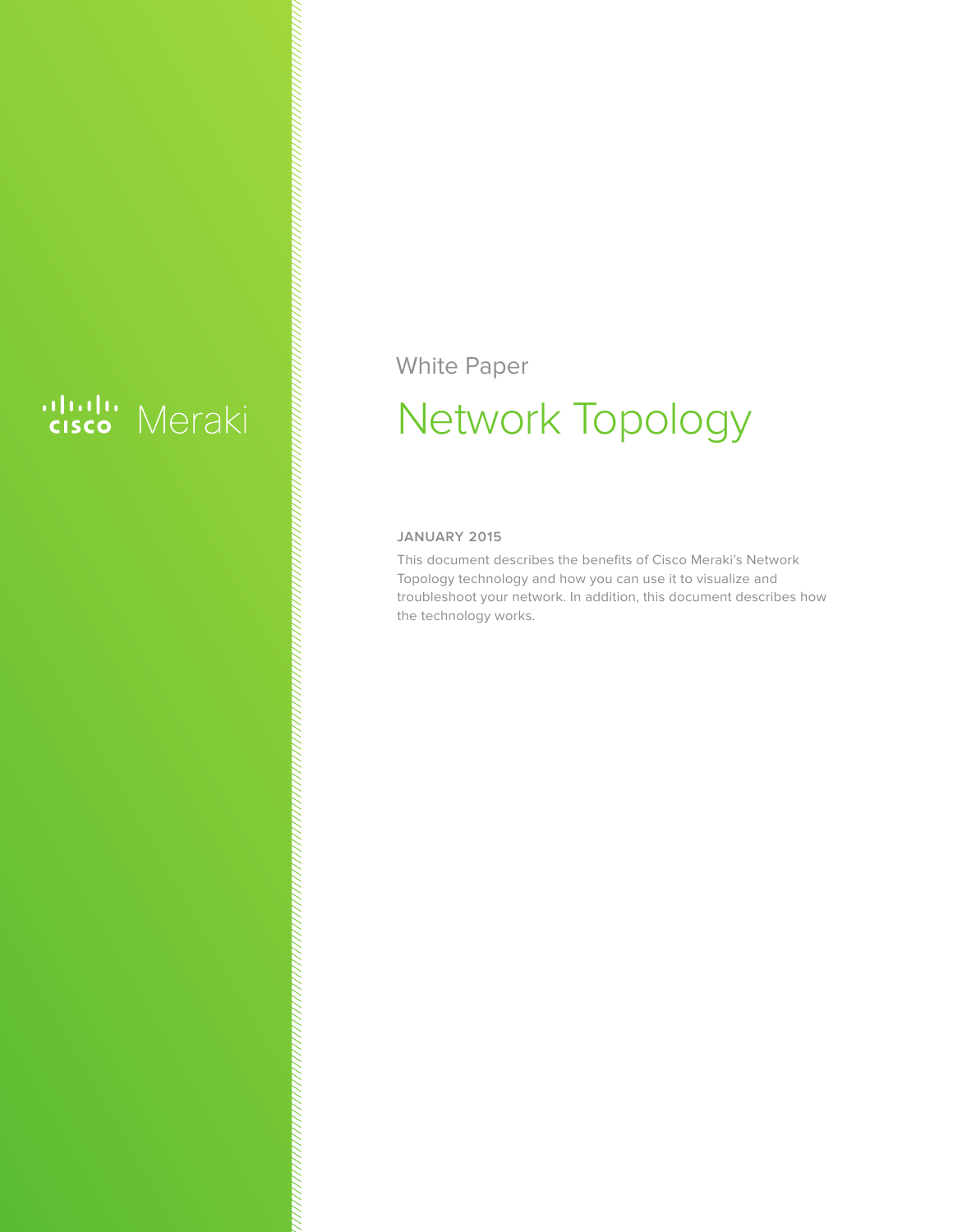### **Table of Contents**

| 1 Introduction                  |  |
|---------------------------------|--|
| 2 Cisco Meraki Network Topology |  |
| 3 The Technology                |  |
| 4 Conclusion                    |  |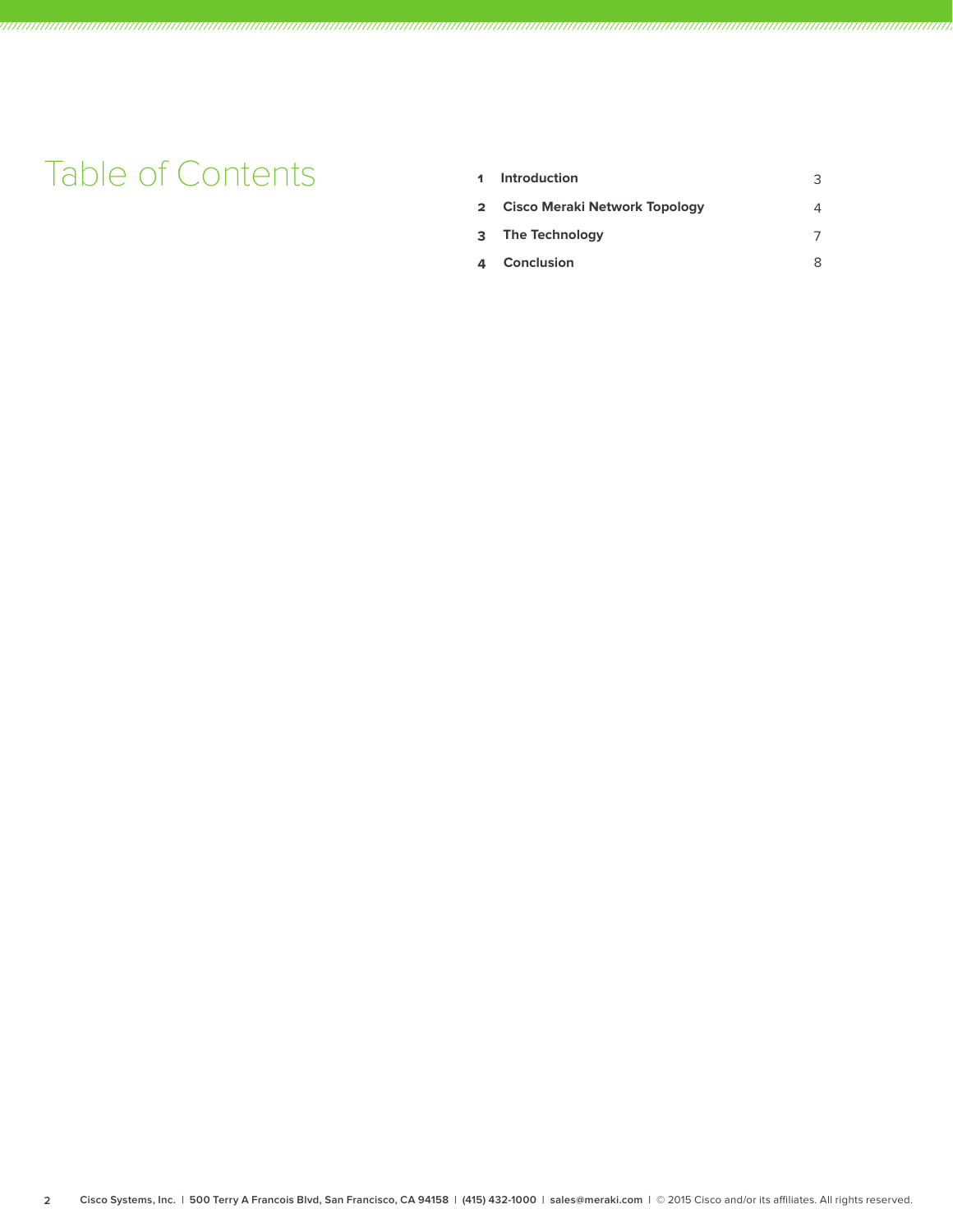#### 1 Introduction

Increased network visibility is no longer a luxury but is now table stakes for network administrators. Visibility means having insight into the network topology, network traffic, clients, points of congestion and discovering unexpected cloud applications running on the network. This previously hard to uncover information arms IT teams with the information they need to improve network performance and also react quickly when there is a problem.

Oftentimes, tools that enable this visibility require new hardware and software to manage and support. These tools can be expensive, error-prone, and typically not deliver on the promise of improved visibility without significant customization. This complexity means that many tasks such as creating a network topology are done manually rather than investing the time and capital for more automated solutions.

Network topology can be a physical or logical map of a network and is used by teams to outline a new network design build-out, troubleshoot issues when they come up, and plan for future network growth. The primary tools used to create network topologies today come in two varieties: automated and manual, with manual being the dominant solution since automated solutions often fail at addressing accuracy and rendering speed.

Manually created network topologies can be painstaking to develop, prone to revision errors, and difficult to maintain as networks change and grow. Because of the effort involved to keep this topology documentation up-to-date, this leads teams down the path of finding automated solutions.

Although third-party vendor solutions can automate topology creation, their compatibility with installed networking equipment can be spotty—leading to accuracy errors and slow rendering speeds.

Cisco Meraki already integrates industry-leading technologies like client and layer 7 application visibility and control and now has automated network topology to further extend the network visibility and insights available to network administrators. This technology addresses limitations with other solutions today and delivers on ease-of-use, accuracy, and rendering speed.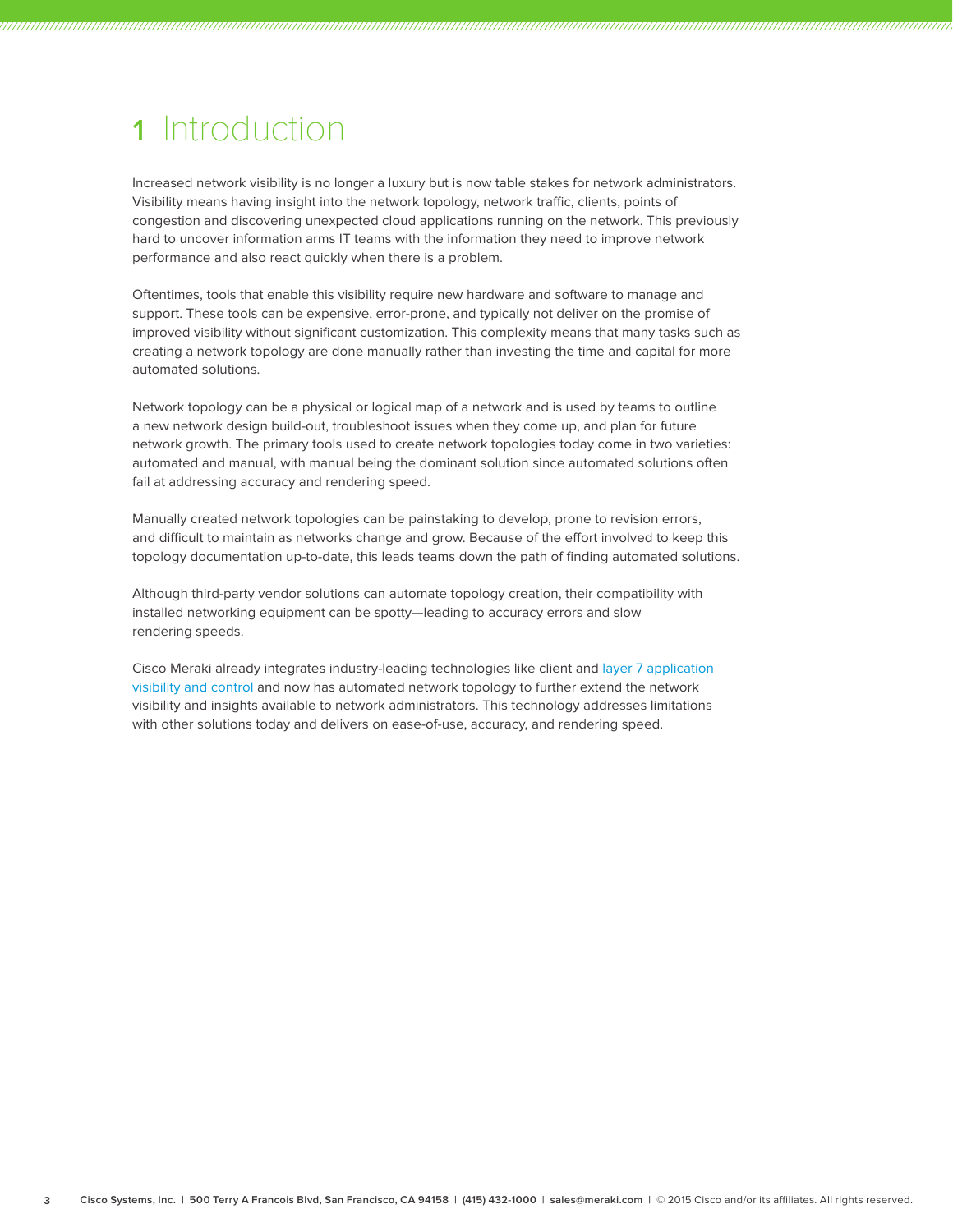#### **2** Cisco Meraki Network Topology

Cisco Meraki's network topology automatically and intelligently maps Meraki security appliances, switches, and access points in the network, giving administrators a hierarchical, physical layout of how equipment interconnects. The topology is also interactive, letting IT admins do things like search for network devices by name, tag, or device type to quickly view how equipment is deployed.



In the topology view, squares represent MX security appliances, rectangles represent MS switches, and circles represent MR access points. Non-Meraki equipment is also detected if it is one hop away (and will appear as an empty diamond); depending on the protocols supported by a non-Meraki device, the topology view may be able to discern discovery protocol data like model type, IP, and manufacturer. For example, Cisco switches and routers will also include extensive information based on Cisco Discovery Protocol (CDP) and Link Layer Discovery Protocol (LLDP).

| Device<br>Port<br>UID<br>Platform<br>Device ID                                                               | TenGigabitEthernet2/8<br>cisco WS-C4500X-16                                                                                                                                                                                      |  |
|--------------------------------------------------------------------------------------------------------------|----------------------------------------------------------------------------------------------------------------------------------------------------------------------------------------------------------------------------------|--|
| Port ID<br>Native VLAN<br><b>Address</b><br>Management address<br>Version                                    | TenGigabitEthernet2/8<br>ž,<br>10.211.1.1<br>10.211.1.1<br>Cisco IOS Software, Catalyst 4500 L3 Switch Software (cat4500e-UNIVERSAL-M), Version 15.1(2)SG,                                                                       |  |
| VTP management domain<br>Capabilities<br>Unrecognized option [11]                                            | RELEASE SOFTWARE (fc3) Technical Support: http://www.cisco.com/techsupport Copyright (c) 1986-2012 by<br>Cisco Systems, Inc. Compiled Wed 05-Dec-12 06:58 by prod_rel_team<br>Router, Switch, IGMP conditional filtering<br>OxO1 |  |
| Unrecognized option [18]<br>Unrecognized option [19]<br>Unrecognized option [26]<br>Unrecognized option [27] | Ox00<br>OxOO<br>0x0000000100000000FFFFFFFFF<br>0 <sub>x00</sub>                                                                                                                                                                  |  |
| Unrecognized option [31]<br>Unrecognized option [4099]                                                       | 0x00<br>0x31                                                                                                                                                                                                                     |  |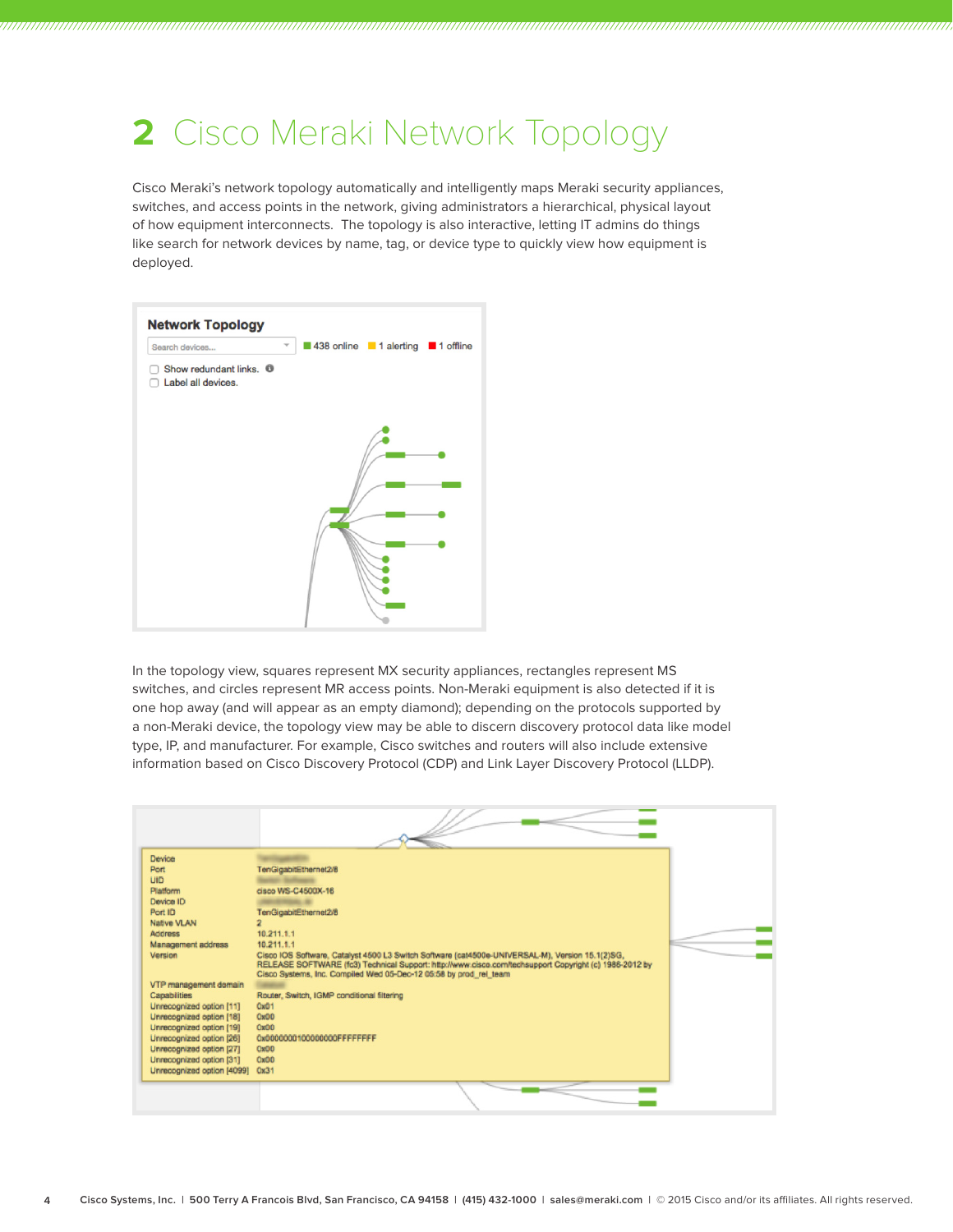

Looking at equipment in a corporate network tagged "guest," and running a guest SSID or guest VLAN. Gear not meeting our search criteria is automatically dimmed.

Network topology is available for all Meraki customers running combined networks with Meraki equipment (MS, MX, or MR), or for customers running uncombined switch networks. To get the full benefits of topology, however, Meraki MS switches should be deployed since Meraki MS switches are the primary data collection agents that the topology algorithms depend on for accuracy.

The network topology feature shows up in combined networks under Network-wide > Topology in the Meraki dashboard; otherwise, check Monitor > Topology in uncombined switch network.

In addition, it's easy to quickly see alerting or disconnected equipment that may require additional troubleshooting, and (if the alerting device is a Meraki AP, switch, or security appliance), click into that device to troubleshoot further.

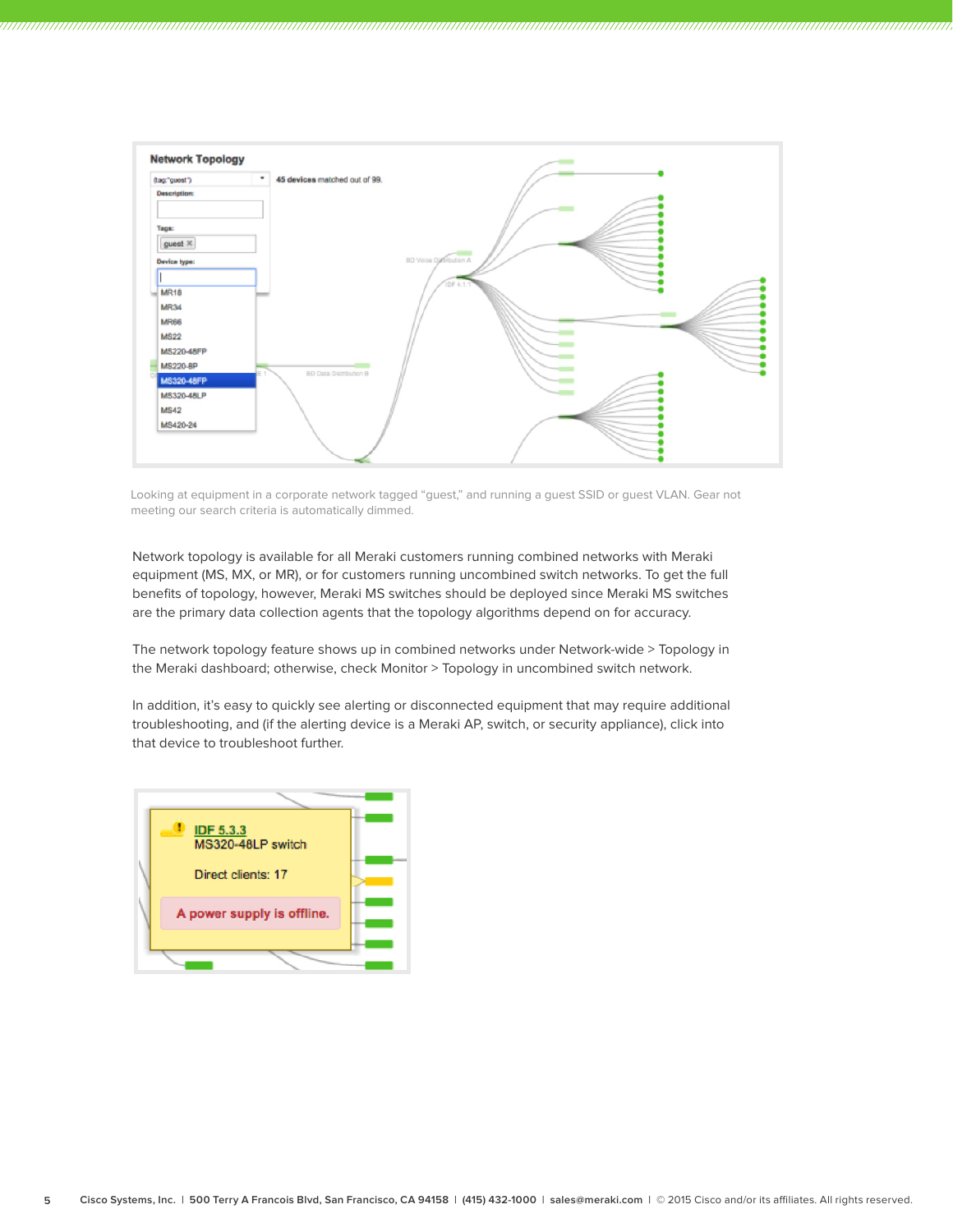Learning which physical links in the network that are most heavily-trafficked is also effortless; simply hover over individual network links to learn statistics about that connection's negotiated speed, usage, and number of directly connected clients using it in the past day. This makes it simple to to diagnose physical bottlenecks in the network.



While it's helpful to see active links, it's also useful to view links or specific switch ports that have been blocked by the Spanning Tree protocol (STP), which helps prevent data loops.



By default, if entire links have been disabled by STP, they will be hidden from view. To see all physical links—not just those currently forwarding traffic thanks to STP— select the checkbox to "show redundant links."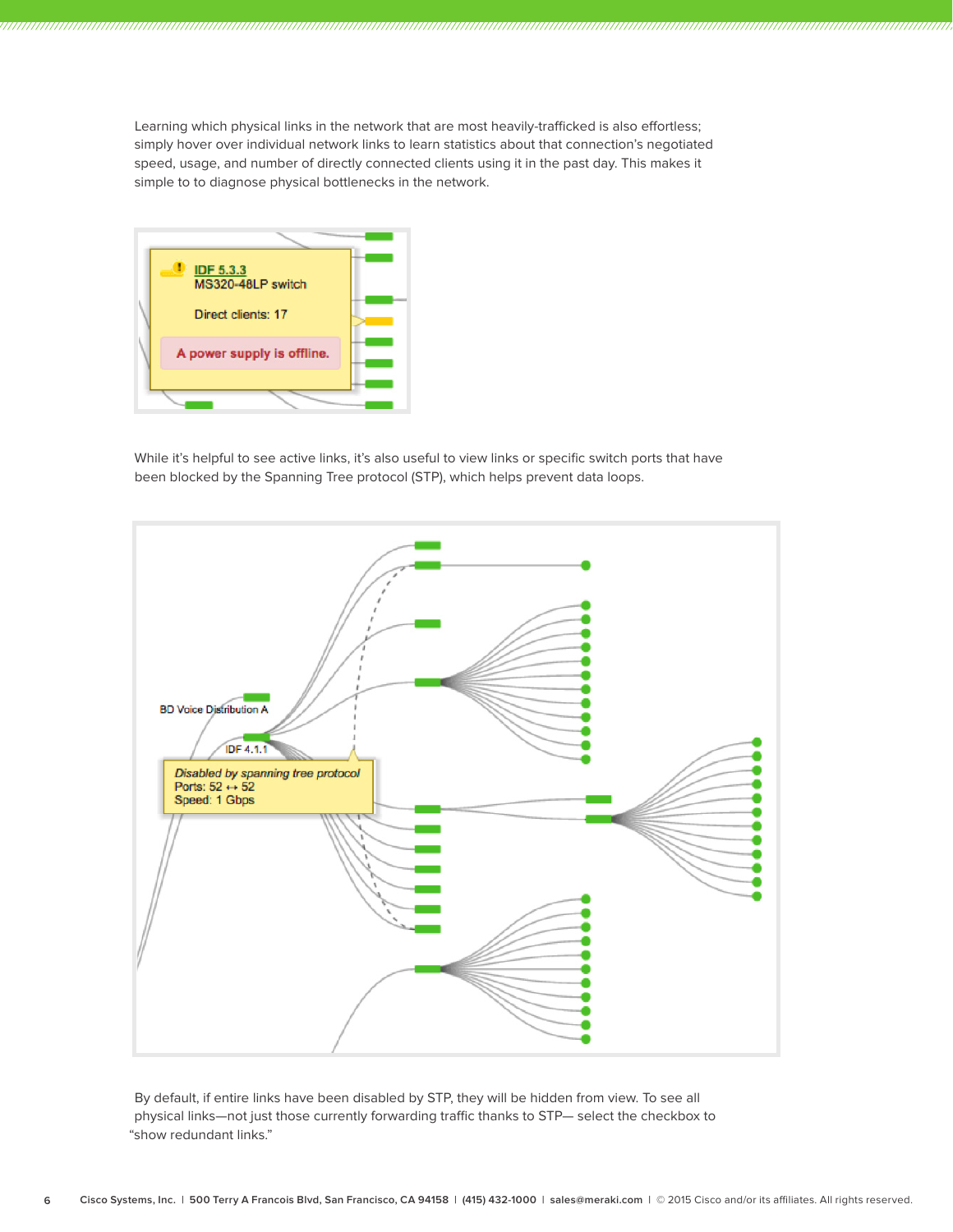#### **3** The Technology

Cisco Meraki's built-in network topology is ground breaking since it addresses ease-of-use, accuracy, and rendering speed and doesn't require additional hardware or software to manage. So how does the technology work?

The underlying technology takes all available network and device data, groups the data logically, and applies multiple filters to create an accurate network topology diagram.

The core technology behind network topology relies on Cisco Meraki switches. Cisco Meraki switches can detect data such as CDP/LLDP, network client devices, uplink state, switch port status, STP information, and much more. To make sense of this data requires intelligent algorithms that can not only parse the data in near real time but also accurately render an usable outcome.

First, the algorithm loads all available data into a structured database and the data is passed through multiple logic filters to sort out useful data from superfluous information. After the initial filters are applied, the data is logically grouped and defined but is still missing important information such as how switches are uplinked to each other as well as to other devices such as our MX security appliances.

Additional logic filters are then applied to further build the network topology.

- Uplink detection filters are applied to build the initial network map with uplinks drawn in
- Unmanaged device filters are applied to detect devices such as unmanaged switches, which may redraw the network tree
- Descendant node filters are applied to determine the connections between the root of the network topology and the end devices in a topology

All of these passes and redrawings are transparent to the end user.

At this point, the network topology consists of groupings of network trees and is close to the final output but a last pass is needed to detect how these groups of trees are interconnected as well as show third party devices that are one hop away. The final result is an accurate network topology that shows how Cisco Meraki MX Security Appliances, MS Switches, MR Access Points, and third party devices that are one hop away are connected.